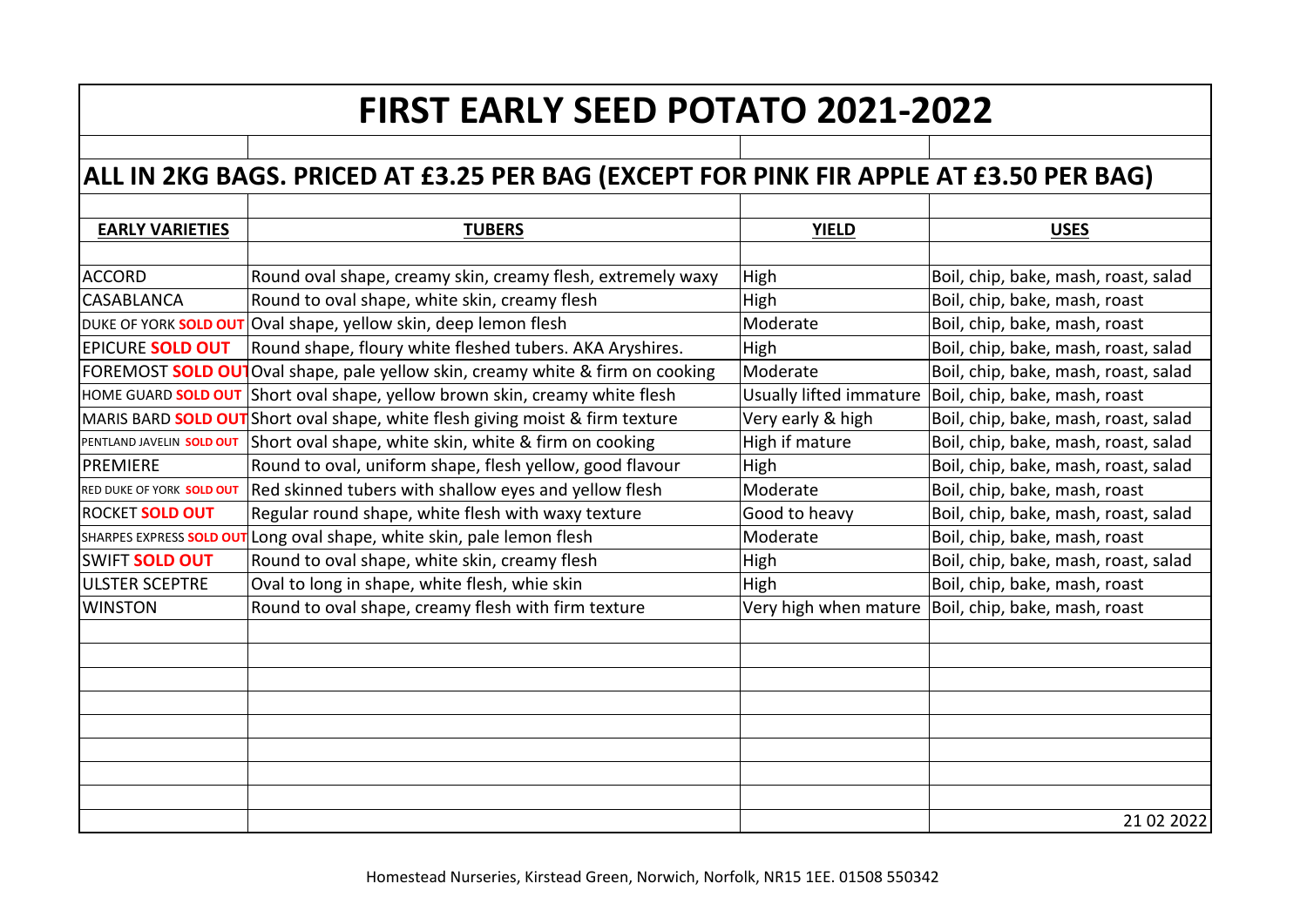## **SECOND EARLY SEED POTATO 2021-2022**

## **ALL IN 2KG BAGS. PRICED AT £3.25 PER BAG (EXCEPT FOR PINK FIR APPLE AT £3.50 PER BAG)**

| <b>SECOND EARLY</b> | <b>TUBERS</b>                                                                | <b>YIELD</b>         | <b>USES</b>                          |
|---------------------|------------------------------------------------------------------------------|----------------------|--------------------------------------|
| <b>VARIETIES</b>    |                                                                              |                      |                                      |
| <b>CARLINGFORD</b>  | Round to oval shape, white smooth skin, creamy waxy flesh                    | High                 | Boil, chip, bake, mash, roast, salad |
| <b>CHARLOTTE</b>    | Long shape, yellow skin, yellow flesh with firm texture, fairly wax High     |                      | Boil, chip, bake, mash, roast, salad |
| <b>ESTIMA</b>       | Oval shape, even in size, yellow skin, flesh pale yellow on cookin High      |                      | Boil, chip, bake, mash, roast        |
| <b>KESTREL</b>      | Long oval shape, white with distinct purple eyes, creamy flesh               | High                 | Boil, chip, bake, mash, roast        |
| <b>MARFONA</b>      | Short oval shape, light yellow skin, creamy flesh, firm texture              | High                 | Boil, chip, bake, mash, roast        |
|                     | MARIS PEER <b>SOLD OUT</b> Oval shape, smooth white skin, creamy white flesh | Moderate             | Boil, chip, bake, mash, roast, salad |
| <b>NADINE</b>       | Round shape, white skin, creamy flesh, moist & waxy on cooking High          |                      | Boil, chip, bake, mash, roast        |
| <b>NICOLA</b>       | Oval shape, yellow skin, waxy light yellow flesh                             | Lift early for salad | Boil, chip, bake, mash, roast, salad |
| SAGITTA SOLD OUT    | Large oval tubers with yellow skin and flesh, excellent flavour              | <b>High</b>          | Boil, chip, bake, mash, roast, salad |
| <b>SAXON</b>        | Long oval shape, white skin, firm yellow flesh                               | High                 | Boil, chip, bake, mash, roast        |
| <b>WILJA</b>        | Oval shape, pale yellow skin and flesh                                       | <b>High</b>          | Boil, chip, bake, mash, roast        |
|                     |                                                                              |                      |                                      |
|                     |                                                                              |                      |                                      |
|                     |                                                                              |                      |                                      |
|                     |                                                                              |                      |                                      |
|                     |                                                                              |                      |                                      |
|                     |                                                                              |                      |                                      |
|                     |                                                                              |                      |                                      |
|                     |                                                                              |                      |                                      |
|                     |                                                                              |                      |                                      |
|                     |                                                                              |                      |                                      |
|                     |                                                                              |                      |                                      |
|                     |                                                                              |                      | 21 02 2022                           |
|                     |                                                                              |                      |                                      |